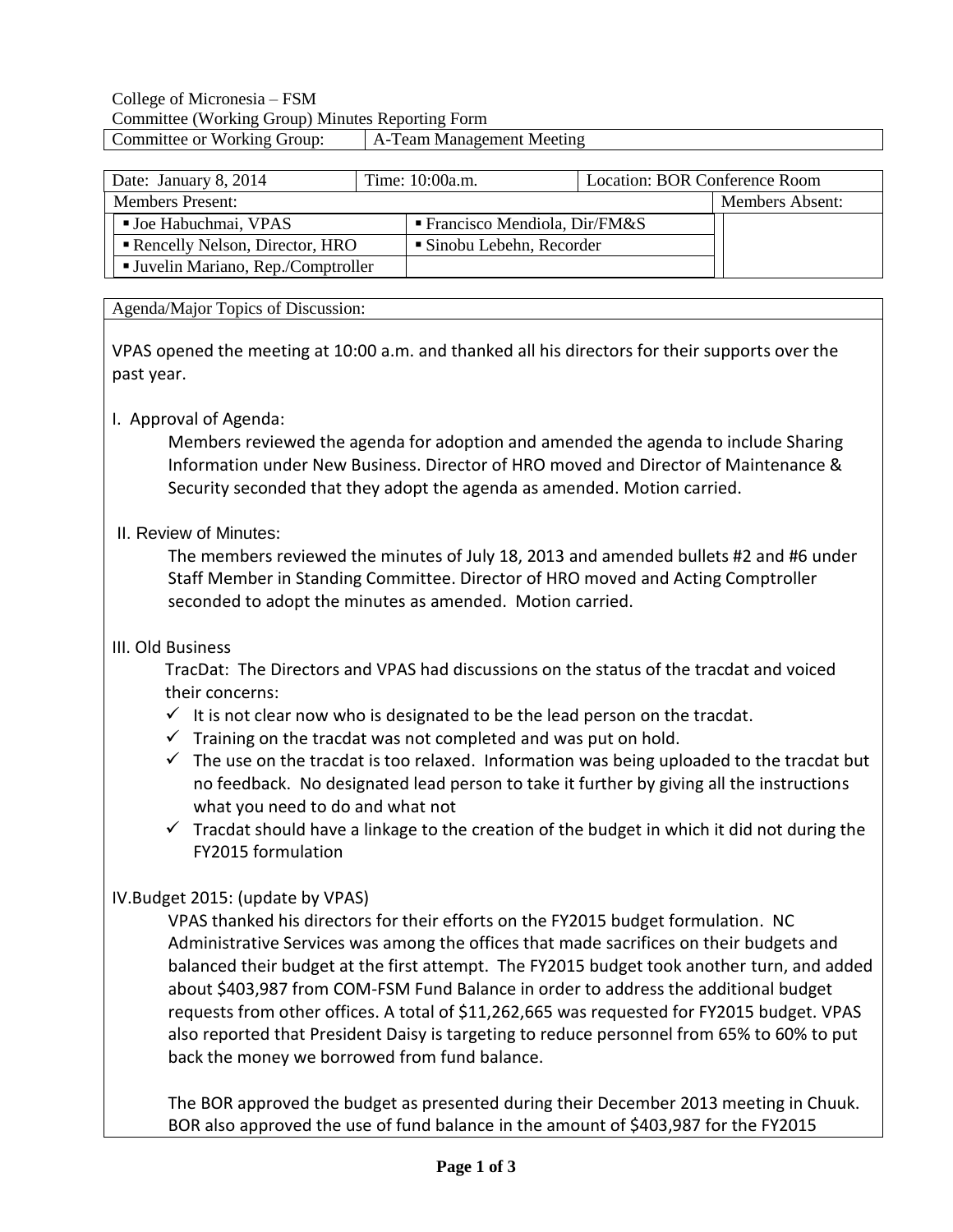budget with the plan to further reduce its personnel from 65% to 60%.

All unfilled positions in FY2014, except one position at NC HRO, were not reflected in FY2015 budget request.

The timeline for identifying the additional 5% reduction in personnel is in FY2014. There will be a committee that will work on the layoff criteria.

The members had a long discussion over the additional reduction of personnel. Remarks raised including:

- is there any other foreseeable revenues that will hold the personnel in place until we are back on tract on our budgeting?
- in the FY 2015 budget, funding was requested for recruitment, the college will be actively going out and seek students not only in FSM, but also abroad.
- we need to be sure that when we abolished a position, we don't go back and hire on special contract.
- each office to list all the services they're providing and the employees doing those services. Decisions will be made on what services to cut and positions under those eliminating services. Reduce services then we can also reduce personnel.

## V. New Business

BOR Meeting in December/Chuuk (updates by VPAS)

- Budget FY2015
	- BOR approved all FY2015 budgets (COM-FSM operational, FMI, and BOR) as presented
- BECA Update:
	- The BECA consultant provided the BECA report and briefed the members on the BECA study. BECA will assist release the information to all the stakeholders, JEMCO, national government, state governments. The report will inform us the development of our Facilities Master Plan

## Reports:

- Update for the upcoming BOR in Kosrae March 2014
- First Quarter Report is due

# VI. Share Information:

Human Resources Office -

Three instructors departed at the end of Fall Semester 2013

- NC Business Division William Taylor
- NC Education Division Sven Mueller
- English Division Christina Madison

No new hire, because we are not hiring (freeze). The only vacancies we have are the ones from Trio programs and CRE.

New hire for CRE at Yap campus (agriculture agent, starting on Monday this week) Retirement plans – only 12 people applied, four of which are new hires, remaining are those who want to make changes.

Maintenance services needed at HRO office - lights are out, need replacement Director of HRO is attending Insurance BOR meeting next month in Guam